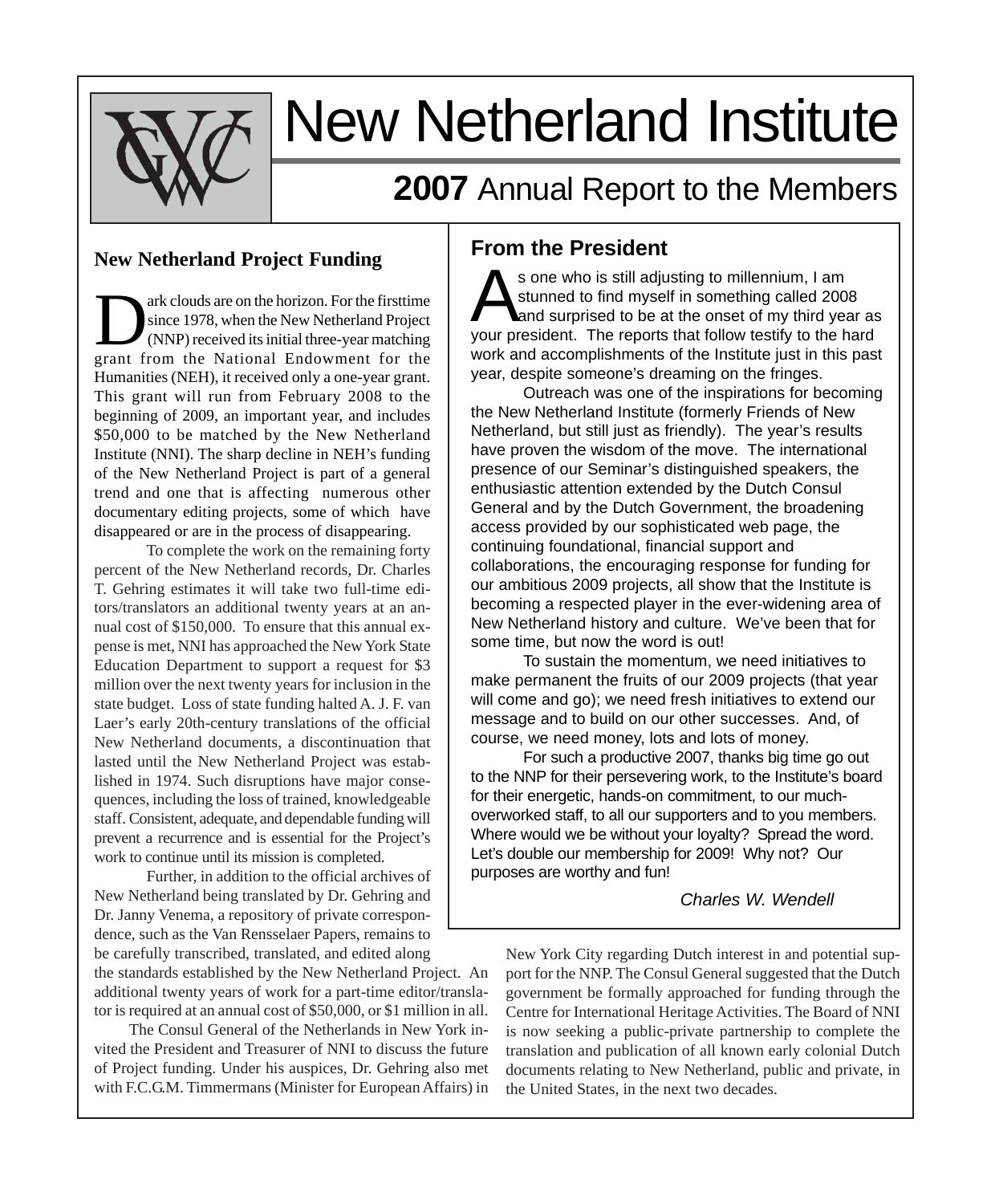#### **Partnership of the New Netherland Institute and Siena College**

The goal of this partnership is to integrate the<br>
Institute's expertise and activities relating to the ear<br>
Dutch history of colonial America and the Atlantic<br>
World with the College's acedemic programs and compus Institute's expertise and activities relating to the early world with the College's academic programs and campus environment. To that end, the Institute continues to investigate the creation of a workshop for high school history teachers on the early Dutch colonial period in America, the establishment of a course on reading 17thcentury Dutch, a collaborative arrangement to fund a visiting professor to teach a course on New Netherland, and NNP staff lecturing at Siena.

### **30th Rensselaerswijck Seminar and New Netherland Dinne**r

The Seminar, The Truce, 1609 - 1621: Time of Turmoil<br>and Decision, was held on September 15 at the<br>Cultural Education Center (CEC) in Albany, follower<br>by the New Netherland Dinner in the CEC's Terrace Galler and Decision, was held on September 15 at the Cultural Education Center (CEC) in Albany, followed by the New Netherland Dinner in the CEC's Terrace Gallery. Speakers at the Seminar included Joost Jonker (Rijksuniversiteit Utrecht), "A Tale of Two Revolutions:

Financial Parallels between the Dutch Revolt and the American Revolution"; Henk den Heijer (University of Leiden), "The Twelve Years Truce and the Foundation of the Dutch West India Company"; Jaap Bruijn (emeritus, University of Leiden), "Did the Twelve Years' Truce Alter Dutch Shipbuilding, Shipping and Trade?"; Kevin McBride (University of Connecticut), "The Source and Mother of the Fur Trade: Native-Dutch Relations in Eastern New Netherland"; Janny Venema (New Netherland Project), "Kiliaen van Rensselaer and the Twelve Years' Truce"; and a demonstration and presentation on the production of wampum by Arthur Kirmss (Vander Ende–Onderdonk House, Long Island, NY). Three of the six Seminar speakers came from the Netherlands. They were sponsored in large part by the Consulate General in New York, whose generous donation offset their travel expenses. The recently arrived Consul General of the Netherlands H. Gajus Scheltema and Consul for Press and Cultural Affairs Simone Kreutzer attended the Seminar and were honored guests at the Dinner. Examples of the records of the Patroonship Rensselaerswijck were on display at the Terrace. After the Dinner, Senior Librarian Fred Bassett spoke about their fragile condition, their contents, and the need to preserve them. Jeroen van den Hurk and Kees Jan Waterman, 2007 Hendricks Award recipients, were recognized and spoke at the Dinner.

## **Update on the 2009 Project**

Ight on New Netherland, the traveling panel exhibit on the Dutch in North America, will open at the New York State<br>Museum in December 2008 and will go to the Historical Society of Delaware, the FDR Library and Museum, and<br> Museum in December 2008 and will go to the Historical Society of Delaware, the FDR Library and Museum, and relations, settlements beyond New Amsterdam and Beverwijck, agriculture, religion, the people of New Netherland, and much more. Robert E. Mulligan, Jr. is the exhibit curator.

Reflections on Dutch America, a book of essays edited by Dr. Martha D. Shattuck, will include articles by, among others, Russell Shorto, Jaap Jacobs, Elisabeth Paling Funk, Peter Christoph, Noah Gelfand, William Starna, and Joyce Goodfriend on such topics as medicine, Jews, children, and architecture. The book is designed to showcase the significance of New Netherland to American history. Publication by Mount Ida Press is expected in early 2009.

Illuminating New York's Dutch Past will be a 30-minute documentary, produced by Mogul One Productions, on the New Netherland Project and its connection with modern times; the importance of documentary evidence; and the process and skills involved in the translation and publication of more than 18 volumes to date of the official archives of New Netherland by Drs. Gehring and Venema. The documentary is intended for showing on PBS and commercial stations statewide and beyond. A shorter version will accompany the traveling exhibit. It will be available by the summer of 2008.

Discovery and Invention: The Worlds of Henry Hudson will be a major exhibition developed by the Museum of the City of New York with a scheduled opening of May 2009. Dr. Gehring will provide historical expertise for the exhibit that enjoys the support of major Dutch-American entities, including the New Netherland Institute.

This ambitious 4-part project, coordinated by NNI's James F. Sefcik, is budgeted at \$450,000. Fundraising efforts, led by trustee Jippe Hiemstra, has yielded more than 60% of the total to date from the NNI Board, other individuals, local foundations including the Bender Family Foundation, the William G. Broughton Family Foundation, and the Wright Family Foundation, the Netherland-America Foundation, The Holland Society of New York, Dutch-American companies such as Philips and Rabobank, Dutch foundations, and the Dutch government. Additional funding is being sought from a variety of sources. All contributions are welcome and may be sent to the New Netherland Institute.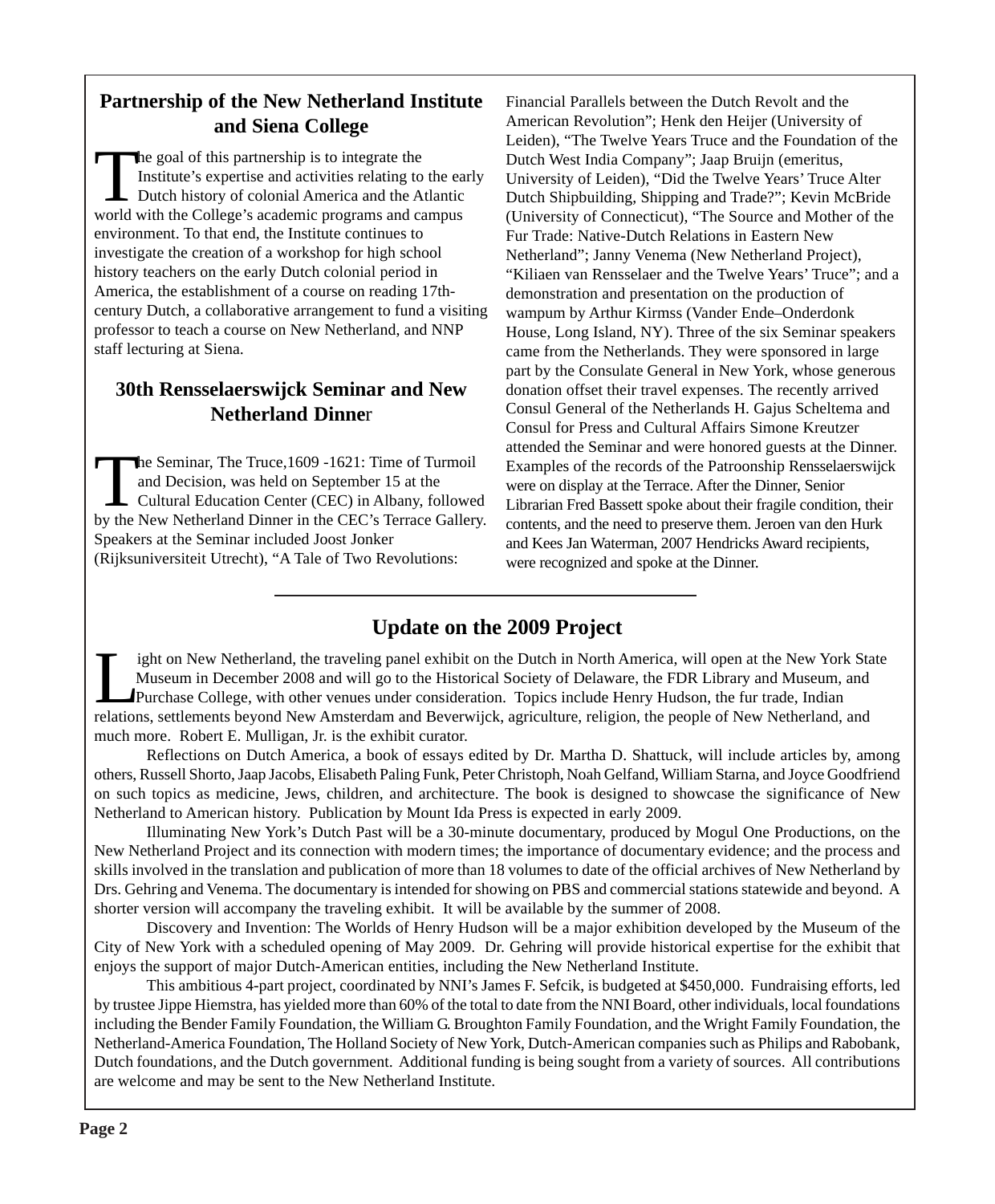#### **Publication**

Thirty papers, given at From De Halve Maen to KLM:<br>Four Hundred Years of Dutch-American Exchange,<br>the joint conference of the American Association for<br>National Institute held Four Hundred Years of Dutch-American Exchange, the joint conference of the American Association for Netherlandic Studies and the New Netherland Institute held in Albany, June 8-10, 2006, will be published this spring. This publication is supported in part by a generous donation of the Peck Stacpoole Foundation.

#### 2007 Alice P. Kenney Award

The Alice P. Kenney Award was presented on June 9 at the Ten Broeck Mansion to Karen Hartgen, Hartgen Archaeological Associates, and Charles Fisher (posthumously), New York State Museum Archaeologist. Karen is well known in the Albany area for her firm's involvement in recognizing and preserving Albany's early Dutch history; her husband, Chuck, was responsible for the preserving of Dutch artifacts and archaeological remains in the NYS Museum.

#### Doris G. Quinn Foundation

The Doris G. Quinn Foundation provides academic support visiting professorships, fellowships, and research residencies. Dr. Jaap Jacobs, University of Amsterdam, was the first Quinn Visiting Professor (2006-2007). He spent the spring 2007 semester at the University of Pennsylvania's McNeil Center for Early American Studies. His salary was paid in part by the University of Pennsylvania and the Quinn Foundation through the New Netherland Institute. The Quinn Fellowship program in partnership with the McNeil Center and the Quinn Foundation through the New Netherland Institute had no candidate deemed acceptable for a Quinn Fellowship for the 2007 academic year.

Two candidates were accepted for the Quinn Library Research Residency Awards: Martha Shattuck for her research and work on the New Netherland Collection (also known as the Bontemantel Papers) at the New York Public Library, and Marieke Leeverink for research on Dutch vernacular architecture in the former New Netherland area. There were no applicants for the Quinn Archives Research Residency Award. These Awards carry a stipend of \$2500 each (\$1250 contributed by Quinn via NNI and \$1250 contributed by the Library and Archives). The recipients have a year (June 2007 - May 2008) to complete their research work, and both will be required to give a public program based on their research. In 2008, the Archives Award application was due January 15 and the Library application is due by March 15.

Additions to the corpus of material on New Netherland Drs. Gehring and Venema completed the translation the Fort Orange Records, Volume Two. Dr. Martha Shattuck

has nearly completed its indexing and editing. This volume, to be published by Syracuse University Press, will be dedicated to the Peck Stacpoole Foundation in recognition of its generous support of the Project.

Dr. Charles T. Gehring and Dr. William A. Starna updated Adriaen van der Donck's Description of New Netherland, which will be published by the University of Nebraska Press in the fall of 2008.

Dr. Martha D. Shattuck has contracted with the New Netherland Institute to edit documents known as the "New Netherland Papers," held at the New York Public Library. The collection consists of about thirty-five documents, twelve of which are summarized in Stokes' Iconography. The petition from the New Amsterdam Court for permission to appoint a schout [combination of a sheriff and prosecuting attorney] appears in Records of New Amsterdam, and the Hartford Treaty appears in Documents Relative to the Colonial History of the State of New York, Vol. 1.

Dr. Shattuck's introduction will provide a historical background for their content. An index and a glossary will make such information suitable for publication by NNI. The volume will be dedicated to the memory of Peter Paulson, a founder of the New Netherland Institute and its past president. She is also completing work on A Civil Society: Court and Community in Beverwijck, New Netherland which will be published by the University of Nebraska Press.

Kirtas Technologies of Victor, NY, scanned the first four volumes of the New York Colonial Documents (Van Laer translations), now out of print, and the Curacao Papers. Volunteer Celia Diamond completed the corrections of the scanning errors and typos in the first volume and began work on the second volume. The text will be updated and corrected by Dr. Gehring and Dr. Venema. Eventually it will be available on the NNP/NNI website, where it will be searchable and printable.

Alan Kaufmann, a volunteer living in Genoa, Italy, is correcting the scanned text of the Curacao Papers. Once that work is completed, Dr. Gehring will update the volume and it will be available on the NNP/NNI web site.

George O'Connor produced his first graphic novel, Journey into Mohawk Country. Skillfully drawing upon the subtle hints and innuendoes of Van den Bogaert's journal entries to lend a new level of richness, humor, and humanity to this long-forgotten episode in American history, George's passionate research and extraordinarily expressive illustrations bring this remarkable historical document to life. Dr. Charles T. Gehring and Dr. William A. Starna translated and edited the document A Journey into Mohawk and Oneida country, 1634-1635: the Journal of Harmen Meyndertsz van den Bogaert.